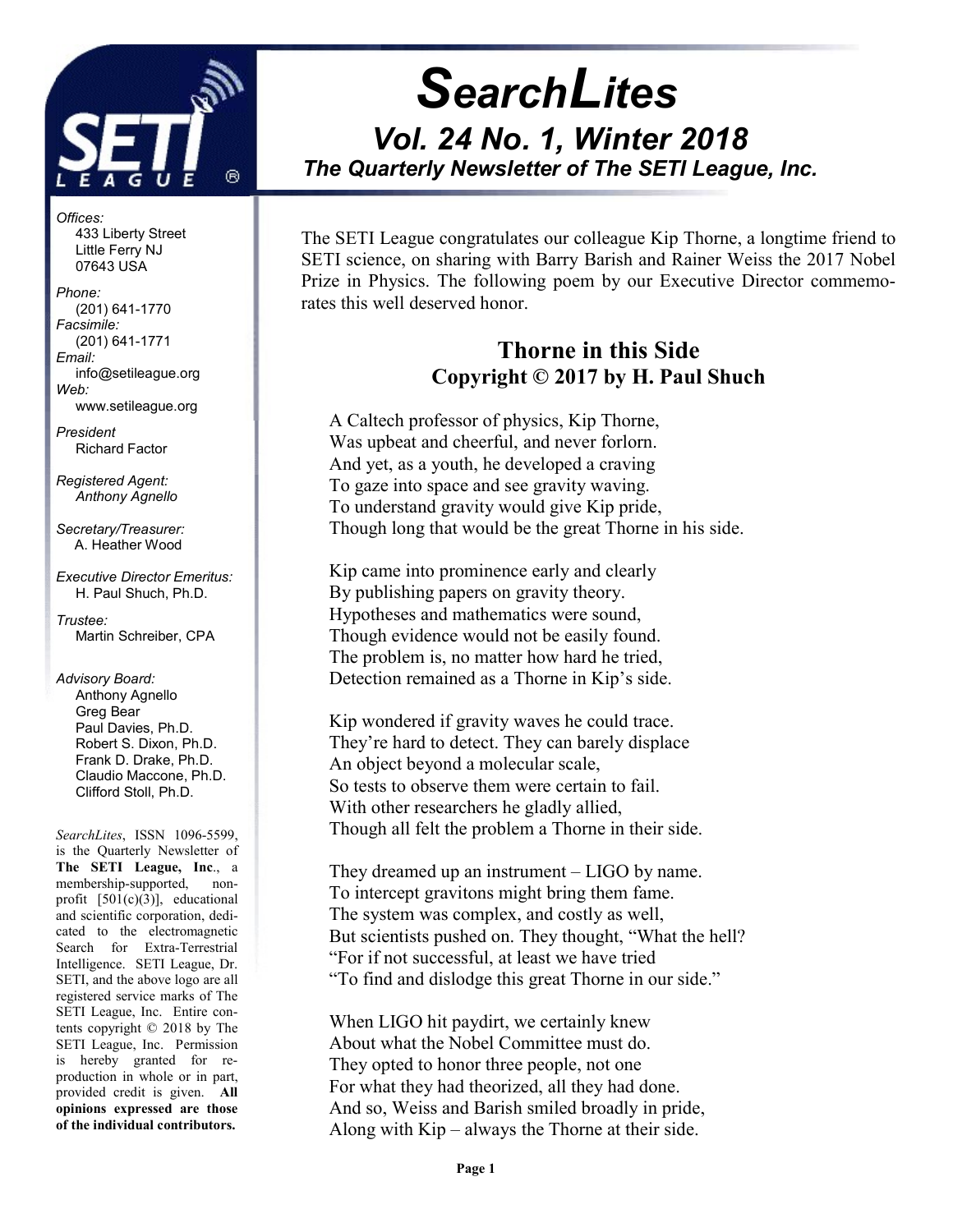## Guest Editorials:

## Out With The In Crowd by Dan Duda from the August, 2017 issue of Penn Central, the monthly newsletter of Central PA Mensa, used by permission

Most of the great breakthrough discoveries in science are made by outsiders to the fields in which they occur. The theory of heliocentrism, for example, wasn't published until after Copernicus' death. He knew that the existing scientific/religious establishment would have ended him much earlier if he openly claimed that the Earth revolved around the Sun instead of the other way around. Nikola Tesla was a misanthrope whose ideas challenged even the orthodoxy of his boss (Thomas Edison) and the then prevailing views of the emerging technology of electricity. He went his own way and established AC (alternating current) which is the standard even today.

But, perhaps the most compelling proof of the value of being an outsider is the story of our favorite thinker- Albert Einstein. Early in life he was considered a "slow learner". Later, he hardly made it through his courses at university, in part, because he mercilessly challenged his professors, and in part because he focused more on his own ideas rather than the curriculum of his classes.

Being ostracized by the scientific community, he was unable to get a job, or a teaching position in his field. So, as we all know, he spent the first years of his career as a lowly patent office clerk. Even when he began to be recognized as an extraordinary thinker, his outsider status was so ingrained that he was snubbed by the Nobel committee. Although his Theory of Relativity is perhaps the greatest scientific breakthrough in history, that group wouldn't honor the "outsider."

However, Einstein's achievements were so powerful that the "in-crowd" finally had to accept him. Somewhat reluctantly the committee later (1921) relented and awarded him the prize in Physics for his paper on the Photoelectric effect, which helped form the foundation of Quantum Mechanics.

Finally, Einstein became well established as a leading member of the scientific "in-crowd." And with that his incredible momentum in science slowed to a crawl. Ironically, although he was a key founder of Quantum Mechanics, he resisted the new findings that were emerging from that field. Instead he fought for the orthodoxy of the establishment of which he was now a member.

I believe the greatest clashes in scientific history are the Einstein-Bohr debates about the nature of reality. It led to many famous Einstein quotes: "God does not play dice with the universe;" and "I like to believe the Moon is there even if I'm not looking." Niels Bohr and a group of pioneering physicists were uncovering incredible results from their studies. Results that made no sense to the established, in-crowd mind, much like the relativity theories earlier in Einstein's career. But science has since proved that Bohr was right and the insider Einstein was wrong.

As an insider, Einstein even amended his Theory of Relativity to fit the more established, in-crowd view. In its pure form the mathematics suggested that the universe is expanding. However, the established view at the time was "steady state," or a static universe. So, Einstein invented a "fix" to make his math consistent with a static universe. He later admitted that his "Lambda," or Cosmological Constant was his biggest blunder. In fact, if he had accepted his own math he would have been credited with another major discovery in astrophysics—the expanding universe.

Late in life Einstein teamed up with two colleagues: Boris Podolsky and Nathan Rosen to mount another challenge against quantum mechanics. To prove the theory could not possibly be true they developed another thought experiment. The essence of their idea is that, if quantum concepts were true, entangled particles could communicate with each other instantly no matter how great the separation. Since the logic was solid and the technology for testing the idea didn't exist at the time, this threw quantum science a curve that lasted for decades. However, technology finally caught up and, in the 70s "spooky action at a distance" was proven to be reality.

It is a testament to Einstein's incredible genius that even in his attempt to discredit a theory he unintentionally created a breakthrough concept—particle entanglement. In the words of Soren Kierkegaard, "The paradox is really the pathos of intellectual life, and just as only great souls are exposed to passions, it is only the great thinker who is exposed to what I call paradoxes, which are nothing else than grandiose thoughts in embryo."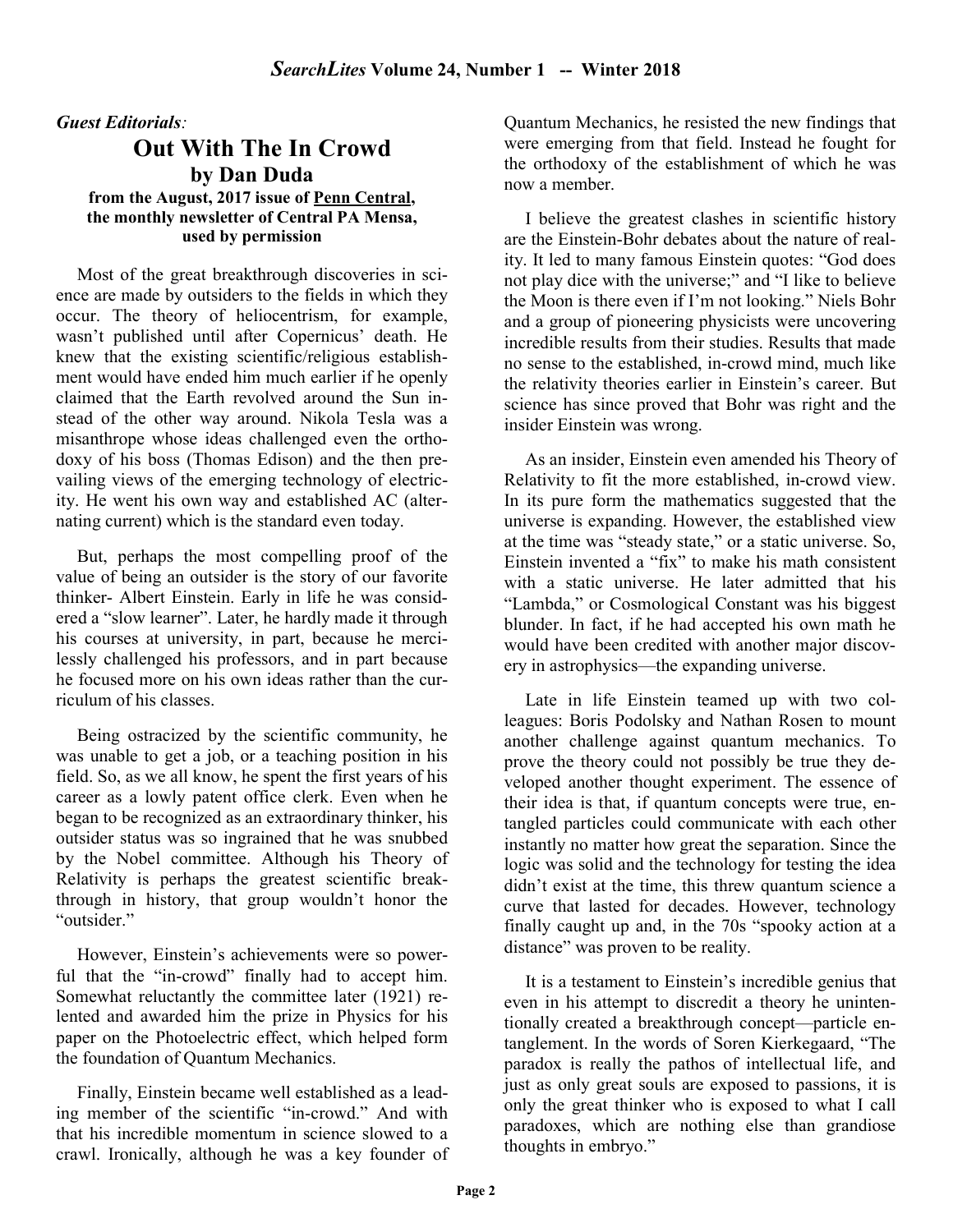## Imperfect But Not Meaningless by H. Paul Shuch Executive Dierector Emeritus

Our friend and colleague John Traphagan favored us with a recent guest editorial titled "SETI and the Meaningless Rio Scale" (SearchLites Vol 23 No 4, Autumn 2017, pp. 4-5). I find much with which to agree in John's analysis of the Rio Sale, an analytical tool developed nearly two decades ago to quantify the significance of purported SETI detections. I respectfully take issue, however, with his title. Just because a tool has room for improvement doesn't necessarily mean that it has no value. Allow me to respond to some of John's specific criticisms.

#### (1) The Rio Scale is subjective.

Absolutely true. If you ask two SETI scientists to assign a Rio value to a given observation, they will give you three different solutions. SETI is a highly interdisciplinary endeavor. Its practitioners are diverse in training, skill sets, and specialization. The subjective nature of detection analysis is a healthy thing. It triggers discussion (and sometimes lively debate) within the SETI community, from which a consensus generally emerges.

#### (2) The Rio Scale is speculative.

Absolutely true. That is the nature of SETI science. Until an intelligent extraterrestrial walks up to me, extends its tentacle, shakes my hand, and says "take me to your leader," anything I say about its existence is mere speculation. None of us speaks in absolutes, until solid evidence is available for all to evaluate.

#### (3) The Rio Scale is imprecise.

Absolutely true. An integer scale of zero to ten produces a result expressed to but one significant figure. Greater precision, though appealing to mathematicians, can be misleading. Take, as a case in point, the widely accepted value of "normal" for human body temperature: 98.6 degrees Fahrenheit. That soulds pretty precise. If a child's temperature measures 98.9, or maybe 98.3, might not a new parent be inclined to call the pediatrician in alarm?

Variations from "normal" are normal. In fact, the original study into "normal" body temperature was performed on the Celsius scale, and produced an average value of 37 -- that is, only two significant figures. Arithmetic conversion to different units resulted in the

expression of a value in three digits, implying a misleading level of precision. And, since the span of a Celsius degree is almost twice that of a Fahrenheit degree, there's bound to be even more variation from patient to patient, hour to hour, and day to day, which the implied precision of the stated Fahrenheit norm completely obscures. So would it be with more Rio Scale digits.

## (4) The Rio Scale is variable

Absolutely true. When an initial detection is made, we have but a single data point from which to draw a preliminary conclusion. As follow-up research is performed, and other observers brought into the analysis, opinions change. Variability is in fact a major strength of the Rio Scale -- it allows us to plot solutions over time, as more information is gathered, ultimately settling down to a value which we can generally accept as reasonable.

## (5) The Rio Scale is ordinal.

Absolutely true. The difference in impact between a Rio 7 and a Rio 8 detection is likely quite different from the difference between a Rio 2 and a Rio 3. Doesn't matter. The only numbers we can really hang our hat on are the extremes. That is to say, nothing ever scores a Rio 10 until it's believed to be absolutely world-changing. And, once something is scored a Rio 0, it's believed to be meaningless. Anything in between is just tinkering at the margins.

(6) The Rio Scale trivializes the social consequences of contact.

With this one, I must disagree. Over its first three decades, SETI science made observations with no attempt to quantify their consequences. I believe that trivialized the social impact of contact. For the last two decades, we've been developing, and tweaking, an analytical tool for impact analysis. Any attempt at quantification, no matter how flawed, is a step in the right direction. I invite John Traphagan to join my colleagues and myself in the ongoing process of refining and perfecting the Rio Scale, so that it will ultimately shed more meaningful light on (in John's own words) "the social consequences of a very complicated potential event in the future of humanity that will represent a challenge from a social policy perspective."

What do you think? Please share your thoughts at facebook.com/setileague.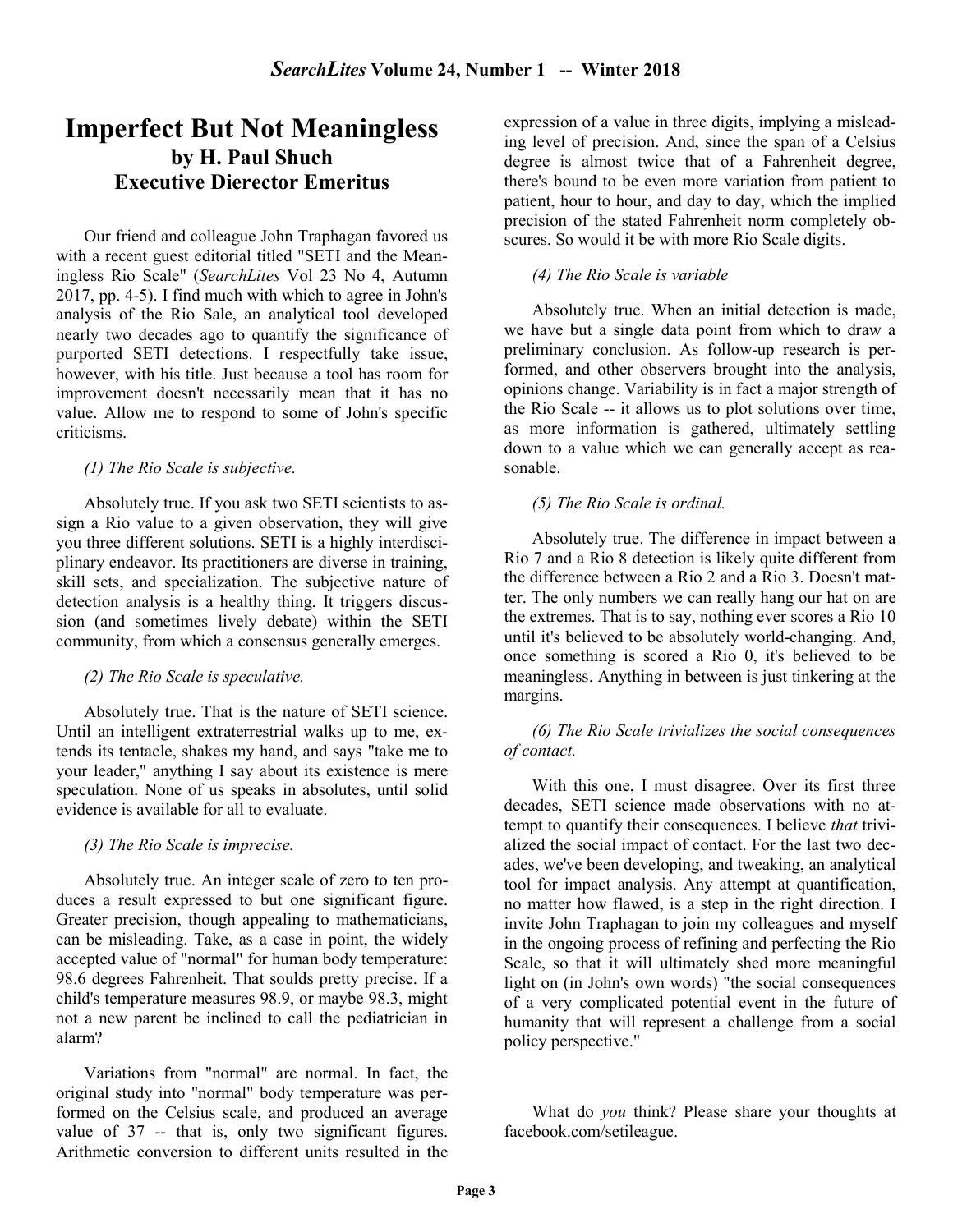## Rio Scale Re-think By Richard J Legault richardjlegault@gmail.com

In 2003 the SETI Permanent Committee (SPC) of the International Academy of Astronautics (IAA) adopted the Rio Scale as a work-in-progress targeting several strategic objectives:

> Almar and Tarter [...] proposed a scale [...] to convey to the public both the credibility and potential impact of claimed detections. […] The proposed Rio Scale […] is intended to give the media and the public some indication from the science community of how seriously to regard such claims of detected ETI. (Shostak and Almar 2002, my emphasis)

> The Rio Scale is […] an ordinal scale between zero and ten, used to *quantify the impact* of any public announcement regarding evidence of extraterrestrial intelligence. (IAA 2017, my emphasis)

The utility of the Rio Scale to achieve these social impact objectives has been prematurely assessed as utterly meaningless (Traphagan 2015 and 2017) even though the SPC has only adopted the Rio Scale as a work-in-progress undergoing further consideration and improvement:

> The Rio Scale remains a work in progress. [...] Users should expect that this Rio Scale [...] will change from time to time, at the discretion of IAA SETI Permanent Study Group. (IAA 2017)

Half Full or Half Empty – Two scathing reviews of the Rio Scale by John Traphagan are good examples of what happens when glazed-eyed academics prematurely trash good ideas based on naïve and poor understanding of the strategic objectives of a worthwhile scientific enterprise. The reviews only look at the empty half of the glass. The view, for instance, that the scale is utterly meaningless as a measurement of broad social impact, is, let's be honest, accurate and unimpeachable. However, this one-sided view can leave a reader prematurely persuaded that the Rio Scale belongs in the trash bin of bad ideas, along with the likes of palm reading, astrology, and prognostication by reading the entrails of dead chickens. While Traphagan's reasoning is powerful, I will not be persuaded that the Rio Scale is utterly and totally meaningless. It truly is a glass that is half full that only an unapologetic pessimist could see as totally

empty. Traphagan's book and Huffington Post editorial fail to acknowledge that such a scale could have substantial value as a decision making tool to assess worthiness or merit and as an informed basis for resource allocation, public outreach and education.

Strategic Decision Making – I suggest the IAA consider a strategic re-purposing and re-working of the Rio Scale by discarding the objective of using it as an index of broad social impact, writ large. Instead the IAA should consider using an improved Rio Scale as an index for ranking and comparing the relative merit or worthiness of SETI cases (claims, discoveries, research proposals and so-on). This would help with making better informed decisions for selecting among the relative prospects of cases competing for further research effort, funding and public attention. A quantitative index based on a set of evidential factors can help assess whether or not any given SETI discovery or claim is worthy of either dismissal or further support by assessing them against a checklist of scientific tests, evidence factors and standards of proof, to either confirm, refute or rank them on a spectrum of relative merit.

I see a Rio Scale type index as a testing guide and decision making tool. After all, what is SETI Science all about, if is it not the assessment, testing and ranking of SETI findings, claims and proposals as the top priority? Surely, an openly transparent reporting mechanism of the Rio Scale kind is essential for comparative publishing, sharing, explaining and promoting assessed results or prospects. A re-purposed Rio Scale could act as a sort of report card to rank the comparative success or performance (or lack thereof) of SETI efforts to provide guidance for better informed endorsement/rejection decisions.

Merit Ranking - This is not rocket science. Look around. Merit ranking is used all over the place for strategic decision making and to manage risk taking. Consider:

 Job applicant ranking using tests and merit principles to select the best candidates,

• Capital investment using cost-benefit and rate of return tests to select best prospects,

• Insurance premium pricing schemes based on assessments and rankings of risk,

 Academic graduation and award decisions using tests and Grade Point Average rankings,

 Employee compensation schemes using performance testing and rankings,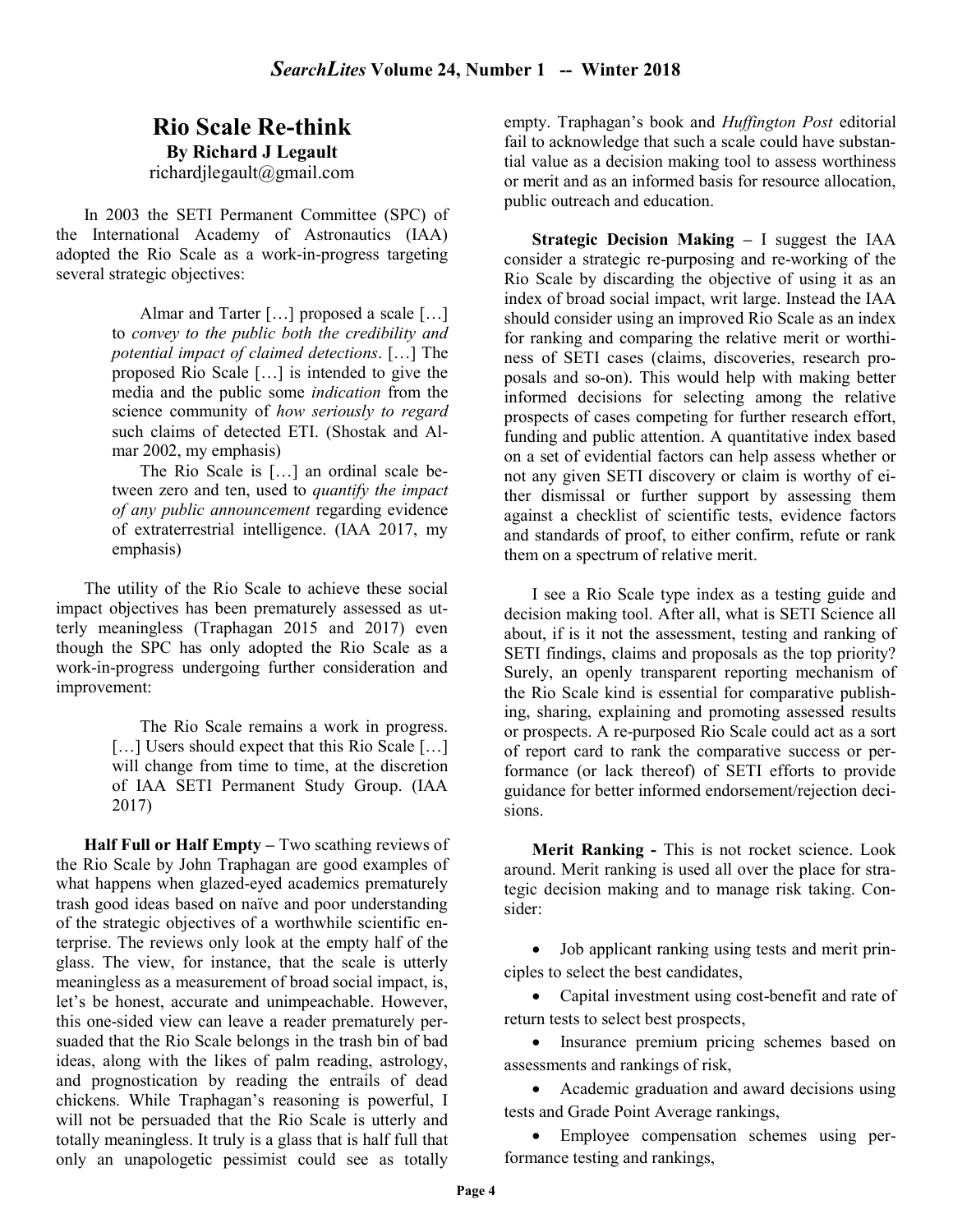• Product comparisons based on tests and rankings of price, performance and safety,

• Battlefield casualty triage based on medical risk priority ranking of injury and trauma types, and

• Sentencing hearings to rank a given crime on severity scales supporting decisions for longer, shorter or suspended prison terms.

A re-purposed merit ranking Rio Scale can inform a variety of strategic decisions. It could help to discriminate and select more objectively between competing SETI claims or research proposals by comparatively testing and ranking them as more or less credible or promising. It could help producers, publishers, journalists and other media decision makers to select cases on the basis of merit for production of TV and Radio shows, documentaries, magazine and newspaper articles. Quantified merit rankings could help identify and debunk the fakery of charlatans, sensationalists and dishonest profit seekers to help prevent them from exploiting the more vulnerable, gullible and naïve. It could also help educators in selecting a better range of materials for lectures and courses involving SETI issues. It could even help inform novice SETI researchers contemplating strategic career choices.

Improved Metrics - I also think the metrics of an improved Rio Scale could be enhanced by adding several more factors drawn from SETI literature on criteria of artificiality and standards of proof. Under this kind of index, the greater the number of authenticity criteria that are satisfied and standards of proof that are met, the higher the merit of the case. The metrics should be sufficiently general and flexible to give adequate and respectful consideration to the widest possible range of possible types of SETI cases, from electromagnetic phenomena, exoplanet and exobiology anomalies to hard artifacts, UFO sightings, abduction claims, and mythological curiosities. Why leave any stone unturned?

As a business school graduate and financial management practitioner, my interests lay squarely in the domain of applied Social Science. Moreover, I consider that Commerce is to Social Science, as Engineering is to Physical Science. Accordingly, and in collegiality with my engineer cousins, I think it is better to build things rather than demolish them. And so it is that, Editor Almighty willing, I hope to suggest, in a future contribution to these pages, a few metrical improvements from which a re-purposed Rio Scale could benefit following the strategic decision making approach I've outlined here.

Parting Shot – Chasing the concept of broad social impact is admittedly just too vague and ill-defined a line of business for SETI. Let's abandon it to the pollsters, the political parties, the historians, the movie critics, the trend spotters and the inordinately twitterpated fashionistas who make it their duty to predict for us whether it is burgundy or crimson that is poised to be next season's new black. Finally, let me quantify shedding the social impact concept as the one and only square foot of common ground worth sharing in the wasteland of the creatively bankrupt pessimists who take more satisfaction from demolition than from construction.

## References

Almar, I. 2001, "How the Rio Scale Should be Improved," Paper #IAA-01-IAA.9.2.03, presented at the 52nd IAF Congress, Toulouse, France (Oct. 1-5, 2001). To be published in special issue of Acta Astronautica. See: http://avsport.org/IAA/abst2001/9-2-03.pdf

Almar, I. and Tarter, J. 2000 "The Discovery of ETI as a High-Consequence, Low-Probability Event," Paper #IAA-00-IAA.9.2.01, presented at 51st IAF Congress, Rio de Janeiro, Brazil, (Oct. 2-6, 2000). See: http://avsport.org/IAA/abst2000/almar.pdf

International Academy of Astronautics (IAA) 2017 "The Rio Scale" a page on the IAA website at URL: http://iaaweb.org/iaa/Scientific%20Activity/setirio.pdf

Shostak and Almar 2002 "The Rio Scale Applied to Fictional 'SETI Detections' " paper #IAA-02-IAA.9.1 presented at the 53RD IAF Congress, Houston Texas, October 10 to 19, 2002. See: http://avsport.org/IAA/abst2002/shostak.pdf

Traphagan, John 2015 Extraterrestrial Intelligence and Human Imagination: SETI at the Intersection of Science, Religion, and Culture, Springer. See: http://www.springer.com/la/book/9783319105505

Traphagan, John 2017 "SETI and the Meaningless Rio Scale" posted on Huffington Post website 29 May 2017 03:56 pm ET, see:

 https://www.huffingtonpost.com/entry/seti-and-themeaningless-rio-scale\_us\_5929ce92e4b07d848fdc043d

**Disclaimer:** The opinions expressed in editorials are those of the individual authors, and do not necessarily reflect the position of The SETI League, Inc., its Trustees, officers, Advisory Board, members, donors, or commercial sponsors.  $\cdot \cdot \cdot$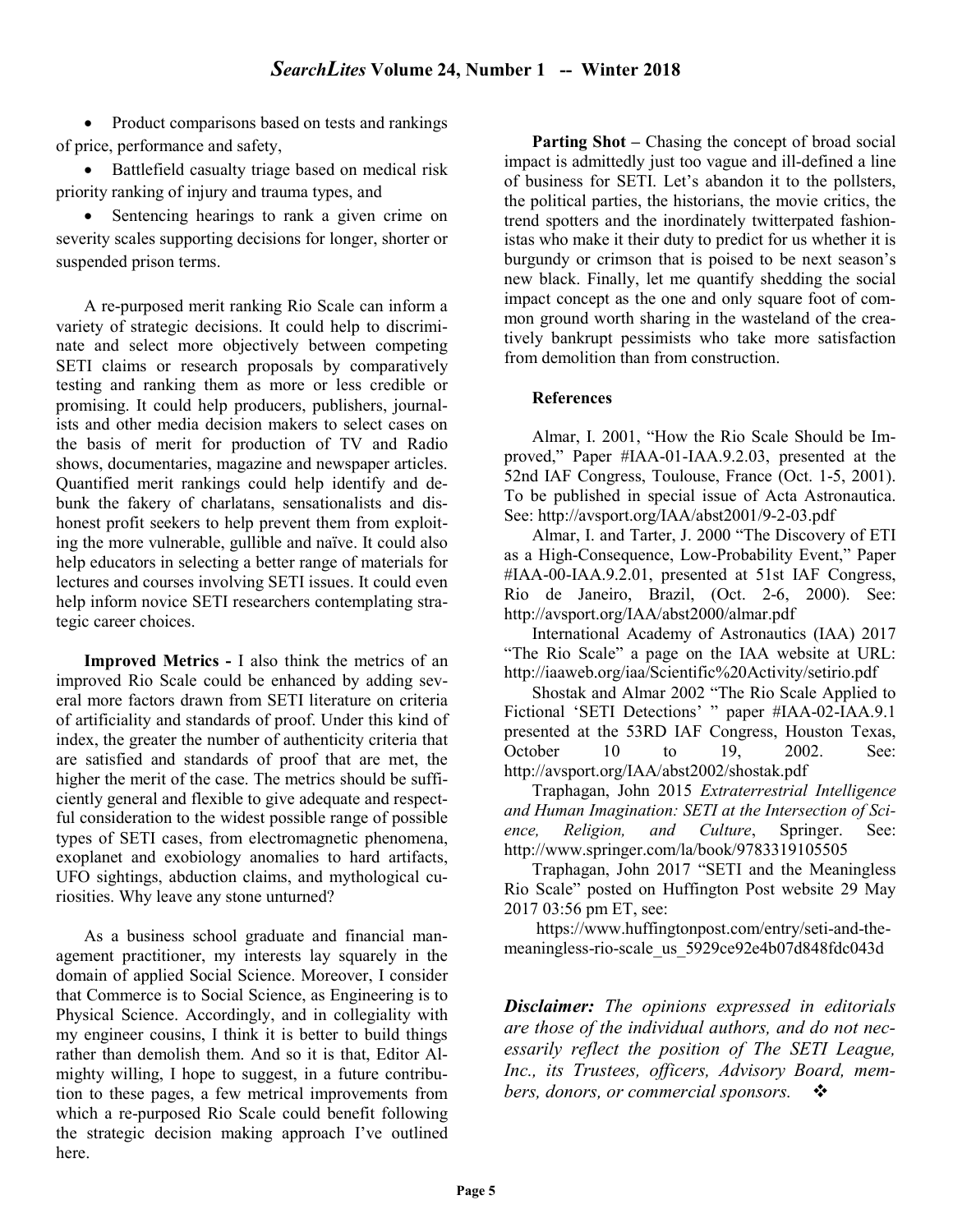## Event Horizon

SearchLites readers are apprised of the following conferences and meetings at which SETI-related information will be presented. League members are invited to check our World Wide Web site (www.setileague.org) under Event Horizon, or email to us at info@setileague.org, to obtain further details. Members are also encouraged to send in information about upcoming events of which we may be unaware.

February 16 - 18, 2018: Boskone 55 Science Fiction Convention, Boston MA.

April 22, 2018, 1300 EDT: Twenty-Fourth SETI League Annual Membership Meeting, Little Ferry, NJ.

May 25 - 28, 2018: Balticon 52 Baltimore Science Fiction society Annual Convention, Baltimore MD.

July 22 - 25, 2018: Society of Amateur Radio Astronomers Conference, NRAO Green Bank, WV.

August 16 - 20, 2018: 76th World Science Fiction Convention, San Jose CA.

October 1 - 5, 2018: 69th International Astronautical Congress, Bremen, Germany

November 16 - 18, 2018: Philcon, Cherry Hill, NJ.

April 28, 2019, 1300 EDT: Twenty-Fifth SETI League Annual Membership Meeting, Little Ferry, NJ.

May 24 - 27, 2019: Balticon 53 Baltimore Science Fiction society Annual Convention, Baltimore MD.

August 15 - 19, 2019: 77th World Science Fiction Convention, Dublin, Ireland

October 21 - 25, 2019: 70th International Astronautical Congress, Washington DC



Want a painless way to support The SETI League? Browse to www.smile.amazon.com. In the "Pick your own charitable organization" box, just type in "SETI League." Now, every time you shop Amazon, they will donate a half percent of your purchase price to SETI research!

## Members' Photos



Winter comes to North America, as illustrated by the snow now barely visible on the Project Argus dish at VE3CGN.



Caltech students, faculty, and friends gathered on campus in October, to honor Physics professors emeritus Barry Barish (just left of center) and Kip Thorne (right of center) on sharing with MIT professor emeritus Rainer Weiss the 2017 Nobel Prize in Physics. Photo by Andrew Howard.